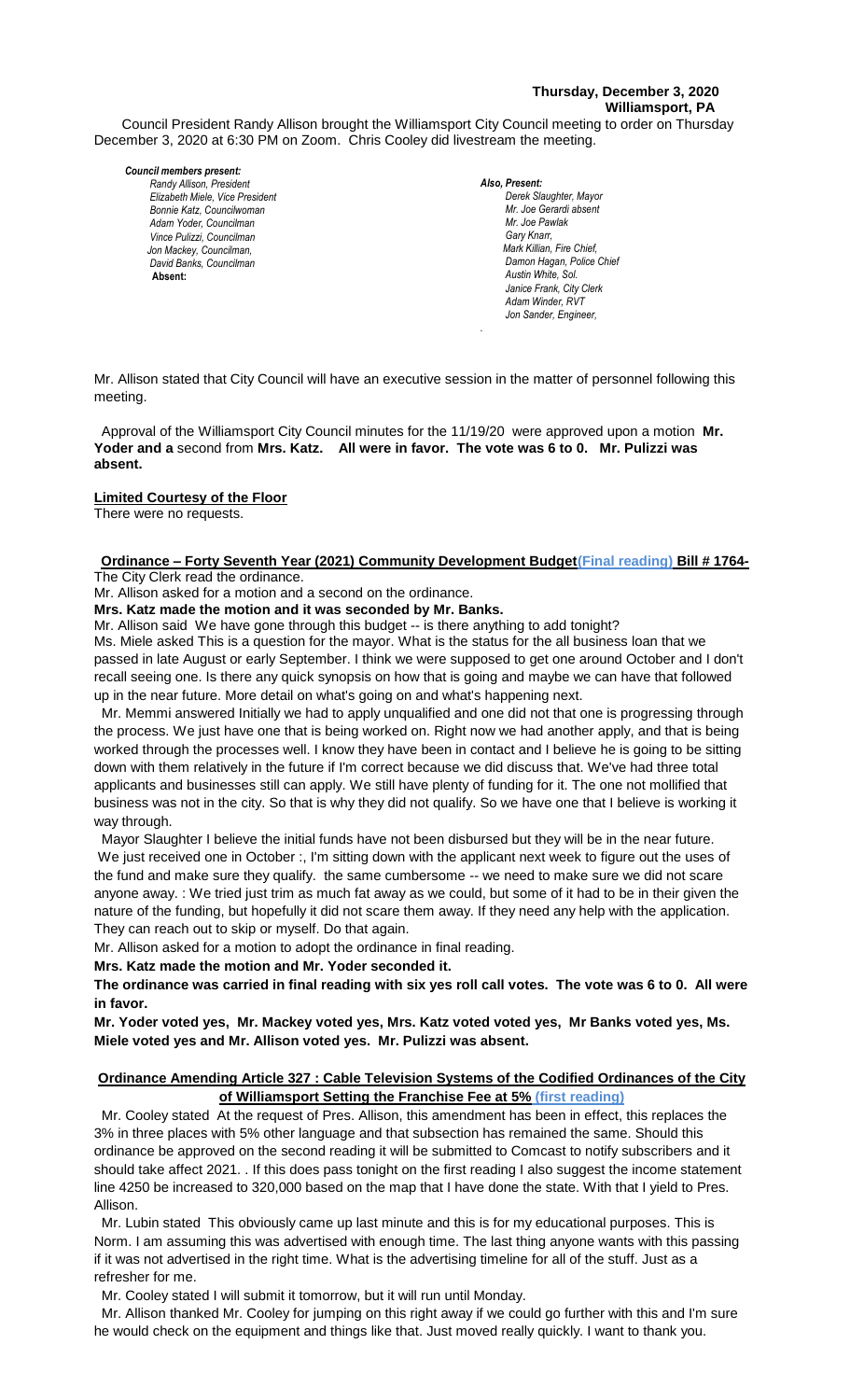He asked for a vote on the ordinance.

**Mrs. Katz made the motion and Mr. Yoder seconded it.** 

Mr. Allison asked for a vote on the ordinance in final reading.

**The ordinance was carried in final reading with six yes roll call votes. The vote was 6 to 0. All were in favor.**

**Mr. Yoder voted yes, Mr. Mackey voted yes, Mrs. Katz voted voted yes, Mr Banks voted yes, Ms. Miele voted yes and Mr. Allison voted yes. Mr. Pulizzi was absent.**

#### **Ordinance Adopting Various Operating Budgets for City of Williamsport, including General Fund, Utility Fund, Capital Projects Fund, Liquid Fuels Fund, City Hall Operating Fund, Unemployment Compensation Fund, Debt Service Fund, Act 13, Fund, & Pool Repairs Capital Fund (first reading**)

The City Clerk read the ordinance.

Mr. Allison asked for a motion and a second on the ordinance.

**Ms. Miele made the motion and it was seconded by Mr. Yoder.**

Mr. Allison stated That was the abbreviated version and we went through Monday and went day, every single page in the budget. And tonight working to discuss what we spent our time. The last several days going over now. We will deliberate. Is there anybody who wants to discussion?

 Mr. Yoder stated Before we start any deliberation I just want to share some observations and reflections that I have had since I have been able to go through my first formal budget session. It's unfortunate. This is on the budget after Thanksgiving. I think realistically we should do this in October. Potential tax increase proposal. we need to do a better job of long-term planning, and I would challenge the administration to put together budget that has more detail and more line item that have more detail. I think this process would go much smoother and it would be more transparent to the taxpayer. I took some time and look for other budget and there are a lot of models out there. There is a lot of good detail. It is my hope and expectation that we work to accomplish that for next year's review of the budget. We kind of talked about this first couple of sessions, but we cannot keep deficit spending. Using this as a starting point for the following year budget. This has enabled our legacy cost. I know this is very difficult and may be even unrealistic, but we need to figure it out. Need to figure out how to live within our means, rather than repeating this continuous cycle of raising taxes. I feel like this budget is unfortunate. Realistic or not. I think the people spoke when they elected the mayor to get the fiscal house in order and what that means is they are acting a different approach, aligning with the campaign proposals. We are not seeing in this year's budget for the process how the budget was put together. Now the seven of us are faced with a monumental task of minimizing what looks to be the largest tax increase in the last 15 years. In addition to one of the worst times we have seen in decades. I will leave you with this final thought. Last night strict coolie made a comment that stuck with me. It takes a mandate by Council to follow through in a particular effort that we were debating it was the digitization of technology. I would mandate the administration follow through on the mandate from voters what that might look like immediately -- I would like to hear some feedback from the mayor on how he could minimize or eliminate the tax increase were areas that you would like to cut before we begin any deletions or dive in from the Council perspective.

 Mr. Banks I don't have a segue from that. So I would just get us started from amending the budget. I propose we eliminate the GIS software from the IT budget. Line item 235064012. Eliminate the \$40,000 in its entirety.

 Mrs. Katz I would really like to ask the mayor how he thought a \$2.5 million tax increase would be okay with Council or any taxpayer in the city. I think we all got the budget were in a state of shock mayor when you were on Council for the past two years would not even pass 1/4 mill dollar increase and then you come to us with a \$2.5 mill increase. I don't understand the justification in this specially all year. We have talked about how about 21 for everybody. I cannot approve a tax increase for anything at this point because I know how many are suffering here and how much they will suffer next year it will take a couple of years for people to recover after this pandemic so I cannot find out how you can justify this kind of I would like to know what you plan on doing away with this. Why did you even bring us to like this? /so many different things. With the budget coming up. There could be layoffs cannot afford what would happen is a lot everybody to digest. This should have been done before it was brought to us. I am finished on my soapbox.

 Ms. Miele To a large extent I agree with Bonnie and Adam. We had a lot of discussion get the budget out earlier. But it did not actually happen. I would encourage all of us to appreciate this is a very abnormal year. We do not get enough information. Appreciate this is better than what it was two years ago, but I would agree with you budget should be looking to understand how the city operates. Think if you want to work on that with Mr. Pawlak the transparency would be incredible. Discuss the budget have had of time and make the budget easier to penetrate. It's a little bit water under the bridge at this point. What we have is a budget all the apartments considered and submitted what they need. Now it's a two point million dollar increase. We all know that cannot happen. We all know that we need to work to make that better. Sir Banks just made a motion to cut \$40,000. That is a nice start. We have another \$829,000 to go. We need to get started. I agree the administration is to have a part in. I don't think we have had that opportunity to look at its own budget. See the areas you can make cuts. I would certainly welcome that input. We have heard from the chief last night. He is willing to sacrifice to his three cop cars. We need to find more of those things. This is not ideally a year that is typical moving forward. We know we will see decreased income. In addition to increasing cost that hopefully will not increase in 2022. This is a year where we have to pull the gloves off. I propose cutting all general funding Street funds. I don't think this is a year we can afford to do streets. But I think we do need to talk nuts and bolts. We need a discussion of what we are taking out. I would love your input. What do you think we should take out. We missed our opportunity to do it but we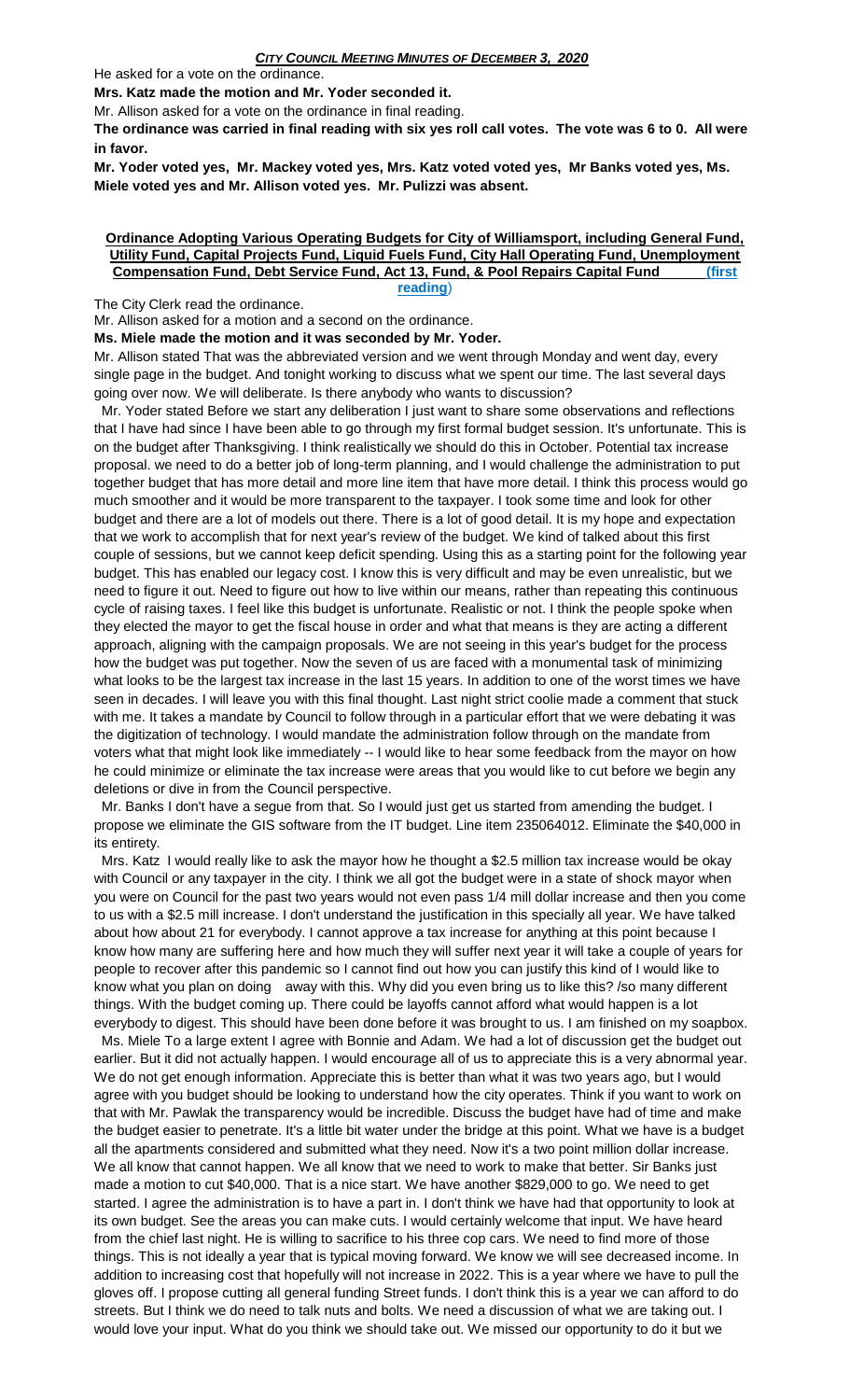### *CITY COUNCIL MEETING MINUTES OF DECEMBER 3, 2020*

need to do it and we need to do it now.

 Mr. Yoder stated I appreciate all of that. The reason I made the comment I made as I want to ensure we do not continue to go down the road. We have gone down for decades. It is tough love for a new mayor and a new Council We cannot continue to repeat the mistakes that we have made for decades, and we must do better. I have a lot of ideas as well. Part of our job is accountability and unfortunately tough love is what accountability looks like. This is what we are all about. Meaning as a way for you to stay on course while you are sitting where you are at. You're ready to get to work.

 Mrs. Katz stated I think everybody understands we are putting the taxpayers in front right now, my Heart bleeds for those hurting think we need to be as painless as we possibly can. None of us expected any of this to happen and it will not end quickly. Being in business I can state this for every day you lose money you never make that day up. There are so many people unemployed businesses that are hanging on by their fingernails and they cannot afford for us to even say anything about a tax increase. Everyone else around us has held it to no tax increase that we have to trim this budget. It's not fair to anyone in the city. Another thing that scares me is we don't know what the census is going to come up with. We are close to having 30,000 people in the city. The census comes back and we lose more numbers we will be screwed out of funding that scares me. I'm holding my breath on that one that we need to be so careful with what we're doing this year. Everybody has to tighten their belt for next year and hopefully things will loosen up. Right now there is no such animal. Let's go through this and cut and slash. It will survive. Just tighten the belt buckle and get on with what we need to do.

 Mr. Allison stated that he does agree with a lot of the points that were made. I think we should get to work on the budget. We cannot be uncomfortable about being open and honest. This situation is dire. There is no doubt about that. We need to do some things we have never done before. Having said that. You made a motion, Mr. Banks -- is there a motion?

### **Mrs. Katz made the motion and it was seconded by Mr. Mackey.**

Mr. Allison asked for a vote on the motion.

**Mrs. Katz made the motion and Mr. Yoder seconded it.** 

**The motion was carried with six yes roll call votes. The vote was 6 to 0. All were in favor. Mr. Yoder voted yes, Mr. Mackey voted yes, Mrs. Katz voted voted yes, Mr Banks voted yes, Ms. Miele voted yes and Mr. Allison voted yes. Mr. Pulizzi was absent.**

Mr. Banks continued on. Page 39. 235061010. I propose cutting \$13,500 out of that line.

Yes. This was supposed to bring about iPads and digitization for counsel. We had conversations last night about possibly getting linked into a VPN. Would be nice to have an agenda based software but this year if we can just get onto a centralized server and use another system on the city server. I think that would get us where we need to be without purchasing anything major.

 Mr. Cooley stated I am suggesting the line should be dropped by 13,000 but that is just my general supplies brought by cables I think the line is in the city Council budget.

I am looking at 64010 then. That is the equipment line item for city Council.

Mr. Allison asked Do you want to amend your motion? Which one?

 Mr. Cooley You made the motion for my supply item and that one I would like to reduce that by 13,500. The description longs on page 9, but we agreed with the reduction.

Ms. Miele asked what are we changing.

Mr. Cooley answered Page 39 , 235061010 from 15,000 to 1500.

There was a discussion as to what that line item was and it was to go digital for City Council

Mr. Allison stated let's complete the first motion and asked for a motion.

### **Mr. Banks made the motion and it was seconded by Ms. Miele.**

Mr. Allison asked for a vote.

**The motion was carried with six yes roll call votes. The vote was 6 to 0. All were in favor. Mr. Yoder voted yes, Mr. Mackey voted yes, Mrs. Katz voted voted yes, Mr Banks voted yes, Ms. Miele voted yes and Mr. Allison voted yes. Mr. Pulizzi was absent.**

Ms. Miele stated On line item 1-106-410-1010. On page 14 down to \$2500 from 14,000

**Mr. Banks made the motion and it was seconded by Mr. Yoder.**

Mr. Allison asked for a vote.

**The motion was carried with six yes roll call votes. The vote was 6 to 0. All were in favor.**

**Mr. Yoder voted yes, Mr. Mackey voted yes, Mrs. Katz voted voted yes, Mr Banks voted yes, Ms. Miele voted yes and Mr. Allison voted yes. Mr. Pulizzi was absent.**

 Mr. Mackey stated I have a few. Turn to Page 27. The Department of Public Works 22 7070 -- I suggest we eliminate that

Mr. Allison asked for a motion.

**Mr. Yoder made the motion and it was seconded by Mrs. Katz.**

Mr. Mackey I agree with this one, we can push this all from liquid fuels 20, 21, I don't know if we can lobby the county for little bit. Is there any type of modification in the liquid fuel

Mr. Allison asked for a vote.

**The motion was carried with six yes roll call votes. The vote was 6 to 0. All were in favor.**

**Mr. Yoder voted yes, Mr. Mackey voted yes, Mrs. Katz voted voted yes, Mr Banks voted yes, Ms. Miele voted yes and Mr. Allison voted yes. Mr. Pulizzi was absent.**

Mr. Mackey I have a couple more. 20 77603 brick Street resurfacing. I suggest we eliminate that. I would also add that I don't think it's not enough to eliminate that 50,000 when we get back we need to get rid of the brick streets. They are costing us way more than \$50,000 each year and that's coming directly from Mr. Winder and that's not an option into 2021

**Mr. Yoder seconded the motion.**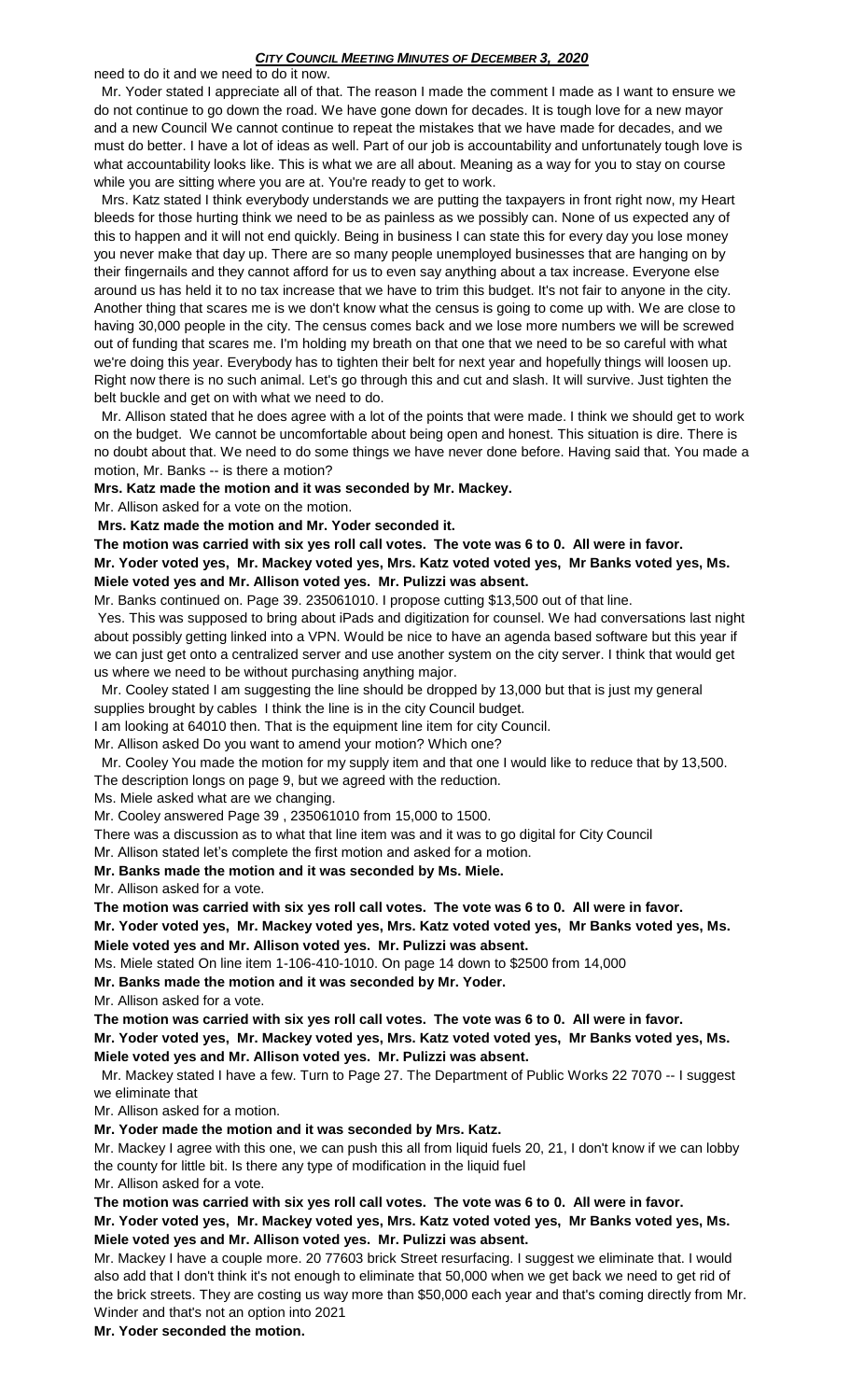Mr. Allison asked for a vote.

### **The motion was carried with six yes roll call votes. The vote was 6 to 0. All were in favor. Mr. Yoder voted yes, Mr. Mackey voted yes, Mrs. Katz voted voted yes, Mr Banks voted yes, Ms. Miele voted yes and Mr. Allison voted yes. Mr. Pulizzi was absent.**

 Mr. Mackey continued turn to page 44 line item 242-04010 -- support equipment for the fire department. I first asked the vehicle rescue ram. What is that and do we absolutely need one

With some additional grant funding coming from the state. It is an E drawer to update our old rams that don't work. New vehicle technology. It is not 100% necessary, but we could move that purchase down the road for potentially look for use tools -- the \$20,000. It looks like grant funding will be available so we have the ability to remove \$27,000 from that or equipment line item in total.

 Chief Killian stated That is part of the CARES Act. We can take out that 20,000 then we can take out the one for fitness equipment and no firefighters need to be in good shape but I feel like there are any avoid Ms. Miele Can make a suggestion? with the new reduction on the unit and the elimination of the ram -- can I suggest we reduce that line item. Overall, \$35,000 which would leave us a little bit of extra room in that fitness category so we can get our treadmills

# **Ms. Miele My motion is to reduce \$63,000 by \$35,000 making it now \$28,000.**

### **Mr. Yoder seconded it.**

**Mr. Yoder**. Give me just a second and I will track it down, here. On Page 50 under the police section -- I would **make a motion to reduce that to zero**. I know that she was very adamant about zero but I respect that. But we are in a bit of a different situation this year, I think the fact we have added back into the rotation. Since our chief is not taking home vehicles and wall offset this to zero.

# **Mr. Mackey seconded it**.

 Ms. Miele statedAdam I was going to make a motion by two but if you want to drop it by 3 I can go with that. I was thinking it by dropping it by two. If something really happens. I think we can readdress it, then. We are trying to take as much as we possibly can. You understand where we are coming from? Mr. Allison asked for a vote.

# **The motion was carried with six yes roll call votes. The vote was 6 to 0. All were in favor. Mr. Yoder voted yes, Mr. Mackey voted yes, Mrs. Katz voted voted yes, Mr Banks voted yes, Ms. Miele voted yes and Mr. Allison voted yes. Mr. Pulizzi was absent.**

Mr. Allison We are up to 465,500 in cuts. Any other motions?

**Mr. Banks** I have a couple of motions to make. I do not know how to make them. Page 60 the Act 13 budget -- while we are busy cutting streets -- **I would like to cut hundred \$30,000 out of the street funding. There are no line numbers -- street resurfacing funding. I would like to reduce street servicing rehabilitation by 130,000 dollars.** 

# **Mr. Yoder seconded it.**

Mr. Banks Can I go into a little bit of detail -- my hope is to keep the funding we have MS-4 , but that is something we can find out of the ACT-13 fund. To make this a one-time cut and then to remove \$175,000. I welcome discussion on any of those elements.

There will be one motion to remove \$175,00 and then another motion 175,00 to move another line item? That is simply an amount setting aside for future amounts --

Mr. Pawlak In the 2020 budget we set aside \$200,000 to build up funds for future projects

Ms. Miele Which I think is an excellent idea, don't get me wrong, but do we expect to expand that amount of money.

 Ms. Miele The other idea is to what extent do we find it necessary to fund stormwater. Use of act 13 funds is broad -- both of those things fall under -- we can't necessarily the money to fund salaries or anything like that. What is your feeling? it seems to me we do need to start preparing. If our pollution reduction plan gets accepted. We want to do mitigation as early as possible to move to meet the needs of our MS-4 plan. But we don't know when that will happen. Thoughts?

If we are talking about 175,000 for stormwater . I don't know why we can't take it completely out of the budget this year. I know Adam has been working on it for however many years It is already passed. We have \$200,000 set aside from last year

 Mr. Sander There may have been some small dollars somewhere -- it's a question of how much we need to build up in five years. So we have that available

Mr. Sanders I don't have my computer in front of me.

**Ms. Miele We should move 175,000 into Act-13 money**. that would drop 200,000 to the bottom line. It would save 175,000 for the PRP. Depending on what our needs in 2021 be in funding.

Ms. Miele They are responsible for 65 and if we move this into act 13 money we needed for streets. We could maneuver it out of there.

# **Mr. Banks seconded it,**

Mr. Allison I have a motion on the floor to reduce street resurfacing and rehabilitation from \$130,000 to zero. I have a second for that. Comments?

- Mr. Allison asked for a vote.

**The motion was carried with six yes roll call votes. The vote was 6 to 0. All were in favor. Mr. Yoder voted yes, Mr. Mackey voted yes, Mrs. Katz voted voted yes, Mr Banks voted yes, Ms. Miele voted yes and Mr. Allison voted yes. Mr. Pulizzi was absent.**

**Ms. Miele next motion is to remove \$45,000 making that line also zero**.

# **Mr. Yoder seconded it.**.

There was a discussion on Grafius Run the goal in the long run if we are able to get a grant involving Grafius Run, it would be for contracting work for infrastructure workout. The goal in the long run is to establish and funds in this line to assign funds to have design money ready if and when we have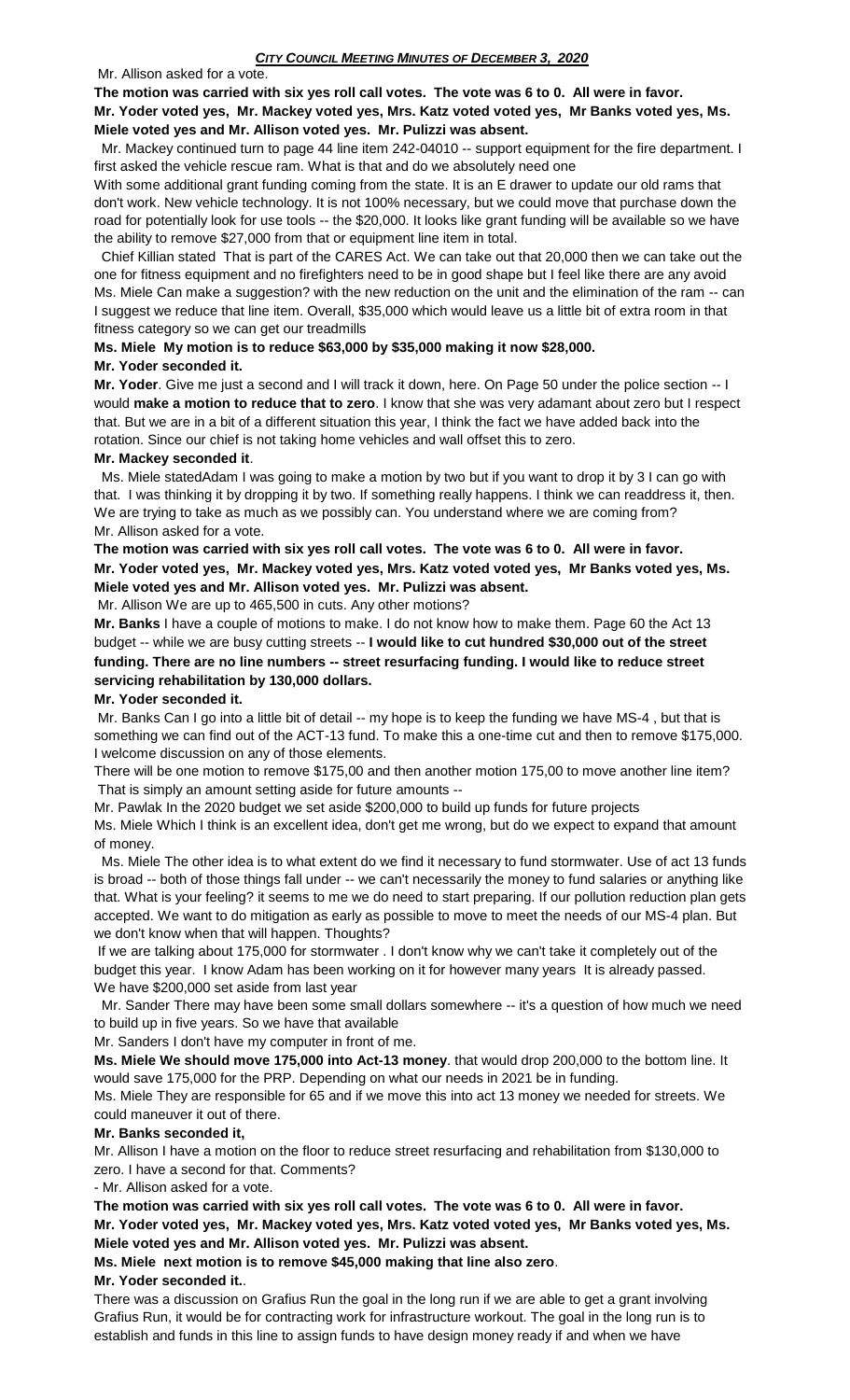## *CITY COUNCIL MEETING MINUTES OF DECEMBER 3, 2020*

infrastructure money that we can play with. The infrastructure is likely to be beyond us cost wise.

 Mayor Slaughter stated the governor announced yesterday. He said the federal government was not stepping up enough to help litigation and he has indicated that he is going to start on helping disabilities on the state level respond to these issues. I know we are very cautious on what we spend with lobbyist maybe this is something we compare, but it sounds like it would be the planning with what the governor is putting together [inaudible] . It not only saves us millions of dollars in the long run, but if that funding comes down pretty quickly. Then we get to put money back into the streets. I've also heard the federal government is starting to get more money. Including these plans so is something we need to stay on top of. Good chance that right now and get a few million dollars out of this.

Mr. Allison statedThat is really good news. That needs to be priority one that we all need to get to work on. Liz, did you make the motion on 45?

The balance is 156 for ACT-13 funds.

Mr. Allison asked for a vote on the motion.

**The motion was carried with six yes roll call votes. The vote was 6 to 0. All were in favor.**

**Mr. Yoder voted yes, Mr. Mackey voted yes, Mrs. Katz voted voted yes, Mr Banks voted yes, Ms. Miele voted yes and Mr. Allison voted yes. Mr. Pulizzi was absent.**

Ms. Miele stated Bottom line hasn't changed with my motions because it's affecting ACT-13. But, the next motion **Ms. Miele made the motion o**n **page 60 is to add a line to the ACT-13 budge for MR-4 for Chesapeake. Mr. Yoder seconded it.**

**The motion was carried with six yes roll call votes. The vote was 6 to 0. All were in favor. Mr. Yoder voted yes, Mr. Mackey voted yes, Mrs. Katz voted voted yes, Mr Banks voted yes, Ms. Miele voted yes and Mr. Allison voted yes. Mr. Pulizzi was absent.**

**Ms. Miele stated next motion would take us ass to Page 28. Streets and Parks MS-4 . I want to reduce that from \$200,000 to Zero, Mr. Banks seconded it.**

**The motion was carried with six yes roll call votes. The vote was 6 to 0. All were in favor. Mr. Yoder voted yes, Mr. Mackey voted yes, Mrs. Katz voted voted yes, Mr Banks voted yes, Ms. Miele voted yes and Mr. Allison voted yes. Mr. Pulizzi was absent.**

Ms. Miele asked Mr. Pawlak where we were at.

Mr. Pawlak answered Right now. The bottom line is 789 496 that includes all of the changes were made tonight, plus the balance that was originally there.

Ms. Miele **So about 600,000 to the good. On page 8 line 025242150 the TV cable franchise -- should we increase it? Increase it by 120,000**.

**Mr. Banks seconded it.**.

**The motion was carried with six yes roll call votes. The vote was 6 to 0. All were in favor.**

**Mr. Yoder voted yes, Mr. Mackey voted yes, Mrs. Katz voted voted yes, Mr Banks voted yes, Ms. Miele voted yes and Mr. Allison voted yes. Mr. Pulizzi was absent.**

Mr. Yoder stated Can I jump in? While we are on the revenue side. I don't have a motion here, but I would like to go to line item 44910 on page 9. The indirect costs of transportation. With the amount of time that city government spends over there \$75,000 revenue is extremely short to me. I would like to see as time as early as next week to see what the actual true revenue, cost of that would be. It may not be anything but it seems that could be intentionally increased.

Mr. Winder I can produce no problem, but the city side from City Hall are complicated piece as I don't think that is being done there. If we get something to start with that would be helpful.

**Ms. Miele** would decrease the demolition line in the codes to department on page 47

>> 46

>> Thank you, Joe. To see we can economize there. I was hoping for five or 10,000. Especially hoping if there is anything in back years in development. I am not sure that is a reality. I guess I will make a motion to reduce line 225079550 button thousand dollars and with a second we can discuss. >> Second.

If we get to tier 1 building down. We use sometimes every once in a while it happens. There is an emergency comes up where a building needs to be taken down because the owner is not around and that night you have to make a decision to tear it down. You can't eliminate it, but I may have to come back to kill: say I need X amount of money -- that is why it is there.

I understand that and it is a real possibility. I hope that doesn't happen, but in the event that we need that emergency funding you could access it and come before us as a transfer. Is that accurate?

I would move that money up to clean and seal. Hopefully there would be enough left in that balance accommodate that, and then ask for additional funds. Is that a compromise?

In a specific circumstance wouldn't there be fire escrow funds?

I am talking about me having to chair the building down. I like to have the funds there to do it -- I understand that -- then we can use it as non revenue and fire escrow to reimburse -- does that make sense?

There are times where I have no fire escrow because there is no insruance. It is in case of an emergency If we combine the two less. The reduction -- we could ask for a transfer. I am just trying to find a way to meet in the middle.

I like the way Joe was saying this.

I am open to discussion in removing the motion is everybody wants. Whatever you think.

**Ms. Miele I make a motion that we move 5000 more into clean and seal. Mr. Yoder seconded it.**  How does that sound?

. **The motion was carried with six yes roll call votes. The vote was 6 to 0. All were in favor. Mr. Yoder voted yes, Mr. Mackey voted yes, Mrs. Katz voted voted yes, Mr Banks voted yes, Ms.**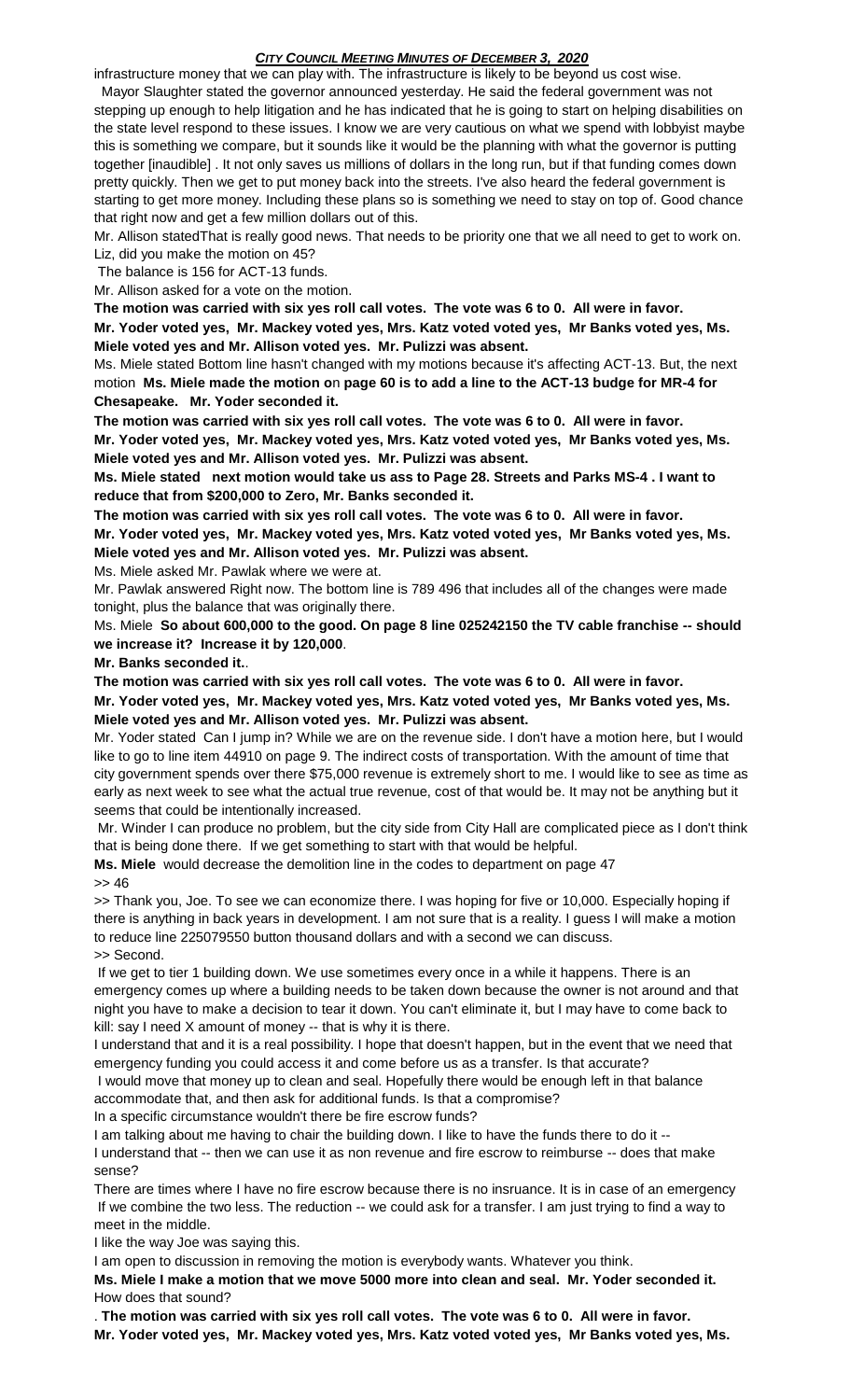**Ms. Miele I make a motion to put 5,000 into clean and seal. Mr. Yoder seconded it.**

**The motion was carried with six yes roll call votes. The vote was 6 to 0. All were in favor.**

**Mr. Yoder voted yes, Mr. Mackey voted yes, Mrs. Katz voted voted yes, Mr Banks voted yes, Ms. Miele voted yes and Mr. Allison voted yes. Mr. Pulizzi was absent.**

Ms. Miele stated I am going to suggest that while we aim to reduce the tax increase -- we also remember that we need to leave a certain amount of honey in the bottom line. In case there is an emergency. Such as a pandemic. So we have a little bit of wiggle room. With that said, that means we have cut more than 700,000 from this budget so far and I think that is good news. We are approaching the point where we could intentionally have a tax increase of 1 1/4 million dollars. I am hoping there is a couple of other loose items can shake loose for easy items. This is the point to talk about more complex -- I raise the question last night on whether we could do without our records clerks and that the police department. That may be an additional \$50,000. We could remove if that is something we could consider. Norm? Can I ask you a question. Talk to me about the controller office. The controller can take a week or two off and you have someone present to sign checks for the city, etc. etc. deputize someone else?

Mr. Lubin answeredIt would have to be someone appointed by the controller. And if the controller consent to that.

Ms. Miele answered Consent to the appointment or an assistant controller.

Mr. Lubin stated For a limited authority to sign checks. The problem we run into somebody would be asked to sign a contract -- they may not understand it.

Ms. Miele statedWe would need someone within City Hall to act as a assisstant controller -- understood. I don't want to propose anything tonight. We do have another week and vote on the budget. It would be a small savings. Does anyone else have anything they would like to discuss?

Chief Hagan I gave a pretty detailed description for a lot of the trainings and why we need to keep it at 60. I have gone through this again today in light of these extraordinary times and circumstances, and I believe as hard as it would be and I would not advocate for future years, but I think we could slice our training budget by \$20,000. It's 244071530, we could bring up from 60 down to 40 that still allows us to go through all the schools that are absolutely necessary. In a year like this in an effort to work together as a team here they \$20,000 we can do without for another year. That is on page 49. For those who are following. Mr. Mackey asked What are the specific schools you will miss out on?

Chief Hagan answered The new assistant chief and cap police executive training. I can train them here. We were planning on sending seven supervisors to a school called response to suicidal subjects and we can put that off. We are planning on sending to officers to an explosive breaching course for \$4000. We were going to send three agents to advance practical homicide investigation at a cost of \$3500. Reid technique of interviewing \$3500. Proactive troll tax X 2850. New criminal investigator \$1400 and dark web investigations for \$1200 that comes out to right under \$19,000.

**Mr. Mackey I would propose an amendment to subtract \$20,000 from that budget**.

# **Mr. Banks seconded it.**

Mr. Banks stated By reducing this. Is there any chance that minimizes the overtime that will be spent next year by the force?

Chief Hagan Yes. Inevitably, depending on the date. The less people go to school the last overtime we have.

Mr. Mackey Is there any way we can get some other community organizations to sponsor some of the stuff, like maybe the DA office for the County. I know we do a lot of the work hand-in-hand.

Chief Hagan Yes sir. We already do and we continue to reach out. The district attorney's office assists. And we will continue to do this.

Take a page from Chief Hagan. Our training budget is very important aspect facility maintenance -- let me find that. 2420 -- page 44.

Mr. Allison Let me interrupt -- we haven't voted. Would there be any other comments?

Mr Mackey Could you go back to the suicidal suspect training --

Chief Hagan That is one of the proposed trainings we are going to send officers to.

Mr. Mackey How much was that training? I think that would be once we do not want to cut. Is there something else we could plug in there? There is one we could plug in constitutional use of force. I hesitate to cut that because it is ever evolving and we need to stay on top of that, but that's \$1500. We have a couple of more in there that we could put off -- we do have a couple more we could hold off. It is an important training. I feel like if there is something else we could plug in or two smaller ones. We could plug in. I personally feel like that is an important training and I don't feel comfortable taking that one out.

. Chief Hagan I am glad you brought it up. Policing is changing so much, especially in the last six months. I would be frightened if we pulled that out. I agree with the two of you. Thank you, John. Do we want to take a harder look and come back with this in two weeks?

### **The motion was carried with six yes roll call votes. The vote was 6 to 0. All were in favor. Mr. Yoder voted yes, Mr. Mackey voted yes, Mrs. Katz voted voted yes, Mr Banks voted yes, Ms. Miele voted yes and Mr. Allison voted yes. Mr. Pulizzi was absent.**

Chief Hagan statedOn page 44. Line item 242060 Facility maintenance. I do think we could take \$20,000 out and that leaving us with \$40,000 in their and still allow room for our repairs. I can work with them on some of the roof repair options on some of the roof repair leaks.

**Mr. Mackey made the motion and it was seconded by Mr. Banks.**.

. **The motion was carried with six yes roll call votes. The vote was 6 to 0. All were in favor. Mr. Yoder voted yes, Mr. Mackey voted yes, Mrs. Katz voted voted yes, Mr Banks voted yes, Ms. Miele voted yes and Mr. Allison voted yes. Mr. Pulizzi was absent.**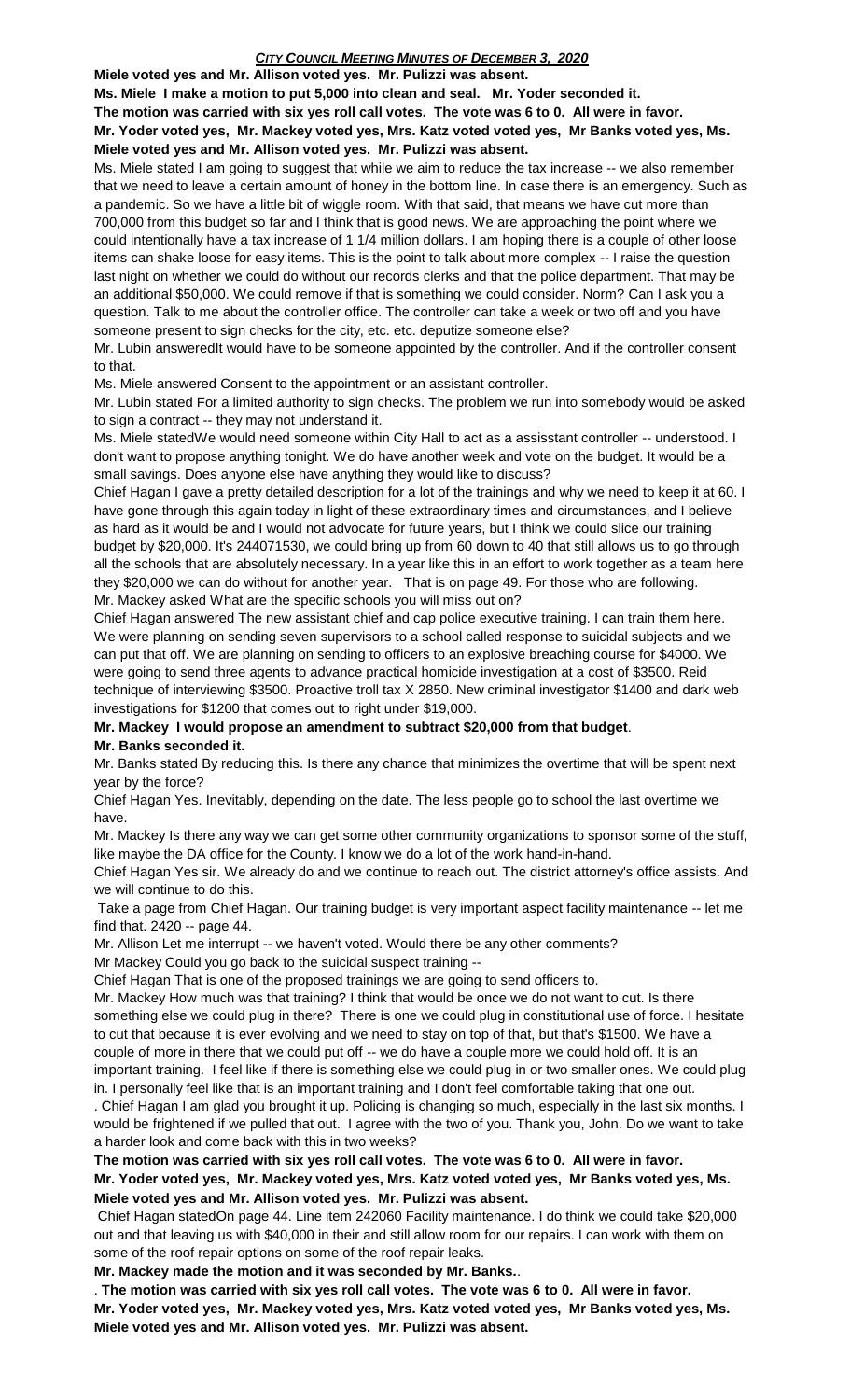Chief Hagan On page 43. Subscription and dues. It's a relatively small amount but we can reduce that and have down to \$3000. That will provide us with the absolute necessary subscription support an FPA and will make due with that.

**Thank you, Chief. Does someone want to make that motion**?

**Mr. Banks made a motion and it was seconded by Mr. Mackey.**

**The motion was carried with six yes roll call votes. The vote was 6 to 0. All were in favor.**

**Mr. Yoder voted yes, Mr. Mackey voted yes, Mrs. Katz voted voted yes, Mr Banks voted yes, Ms. Miele voted yes and Mr. Allison voted yes. Mr. Pulizzi was absent.**

Mrs. Katz stated I just would like to open the floor for some discussion. Most of our expenses as we know our payroll, benefits and legacy. What if we look at taking some of our departments and outsourcing them. We did outsource HR for a couple of years. It was then did is it saved us for and legacy and we were not responsible. Nick, you outsource IT.

Mr. Grimes We do for specific software. Yes we do use an IT firm for our software.

Mrs. Katz What if we looked into outsourcing IT for City Hall. I am just throwing this out to the members of Council to see what your thoughts are. How long do we use outsourcing for HR

Ms. Miele I think it was 3 years. And we outsource recreation for one year. We definitely have done in the past. I think we looked at that as a transition at one time because the previous occupant had to retire unexpectedly. Eventually we got to that. But, yes.

Mr. Pawlak The only discussion I would bring up is sometimes it's a good idea with some departments but on the HR side some things you need to have some longevity for someone trying to command you don't get long term individuals like you do. They are on staff. I note there was a period where finance was assisting with that. Then there were two other individuals during that period they came through.

Mr. Allison Totally agree. I don't think you were referring to HR directly.

Mrs. Katz Oh I know. Different areas you want to have longevity. Just be careful what categories you are looking for. I am trying to think outside the box at this point. I don't want to take anything away from City Hall, but we also have to be cognizant of what's going on with our taxpayers and what we can do to think outside the box and be creative. I am just throwing it out for discussion.

Mr. Yoder I agree. I think that would be valuable. We talked about contracting it out. Hiring independent contractors. That happens as well. Independent contractors are middle ground or they are dedicated to you. Most of the time but you don't have the legacy cost burder than you typically have with regular employees. Concerning IT -- that is a big move. When we consider the administration getting back to us on that. We still have another week.

Mr. Allison . Thank you, Bonnie so we can think outside all of the boxes. depending on where we want to get and how we get there. There are some other areas we can cut. We talked about special events and recreation. I know it is designed to bring in revenue but that is under the best of times. It's hard to bring in revenue when we are under constrictions of this virus. It might be something we look at in this area. I am not saying we don't have a pool for swimming this year. But, that is wy outside the box but it is a screnario Ms. Miele I just kind of second that -- I was going to bring up the swimming pool. No one has a crystal ball. There was still a leak in the deep end. If there was even maybe a year we don't open the pool and just try and fix it and fix it for good.

Mr. Winder I think there are multple line items. The concrete is definitely cracked. We chased a leak in the concrete year ago. The goal is going to be . Uncover the piping -- unfortunately we never made it to the point to open the pool. I believe that is a great idea. If we go with another year of the pool closed what kind of pushback will you guys get?

Mr. Allison Well we will get pushback regardless.

Ms. Miele Do you have any idea if anything was done as far as a cost estimate?

Mr. Winder I think we spent 10,000 chasing the leak. Having a welder weld small leaks and plumbers pressurize pipes exposed. In my opinion it is between the pumphpuse and the deep end. When it was upgraded the exterior was not done. Ideally it would be 20,000.

If ever there was a year to do it -- ths would be that year. It would save us money if water was not leaking out where it is not supposed to. We could explore that possibility.

The previous year it was not open on time because of problems with the pool. We do have the fund for the pool that was donated, right?

Mr. PawlakYes. There is the capital fund. I think we set it up for down the road. We didn't do a full on restoration. We just did the shell -- do you want to use that today or in the future on the slide or when it deteriorates.

Mr. Winder The shallow end was all redone and tested. The old drain wasn't replaced in the deep end. I did the shallow end inspection. Just the scum gutter itself on the east end. What is out water bill? We lost over 1 million gallons last year.

Ms. Miele That's a lot of money. We don't know how long things will stay this way. Life will not be as normal as it was. People will be upset but we should fix it instead of wasting money on it leaking.

We opened this box and could I suggest we have the admin come up with some numbers and talk about this and we move on it next weel with more concrete numbers. It is a big step.

Mr. Allison We should be able to get some water bills to see the impact of the leak and when we can see the leak and when it originated.

Ms. Miele i think it would be a good thing to explore. I would like to understand the summary and how much that would drop to the bottom line. I don't know what that looks like. But, I think we had some negative impacts of recreation and we should offer some other program if we do not offer the pool. But it depends on what the numbers say.

Mrs. Katz I agree with you, Liz. I want to see other parks added to the program. Even though it is close to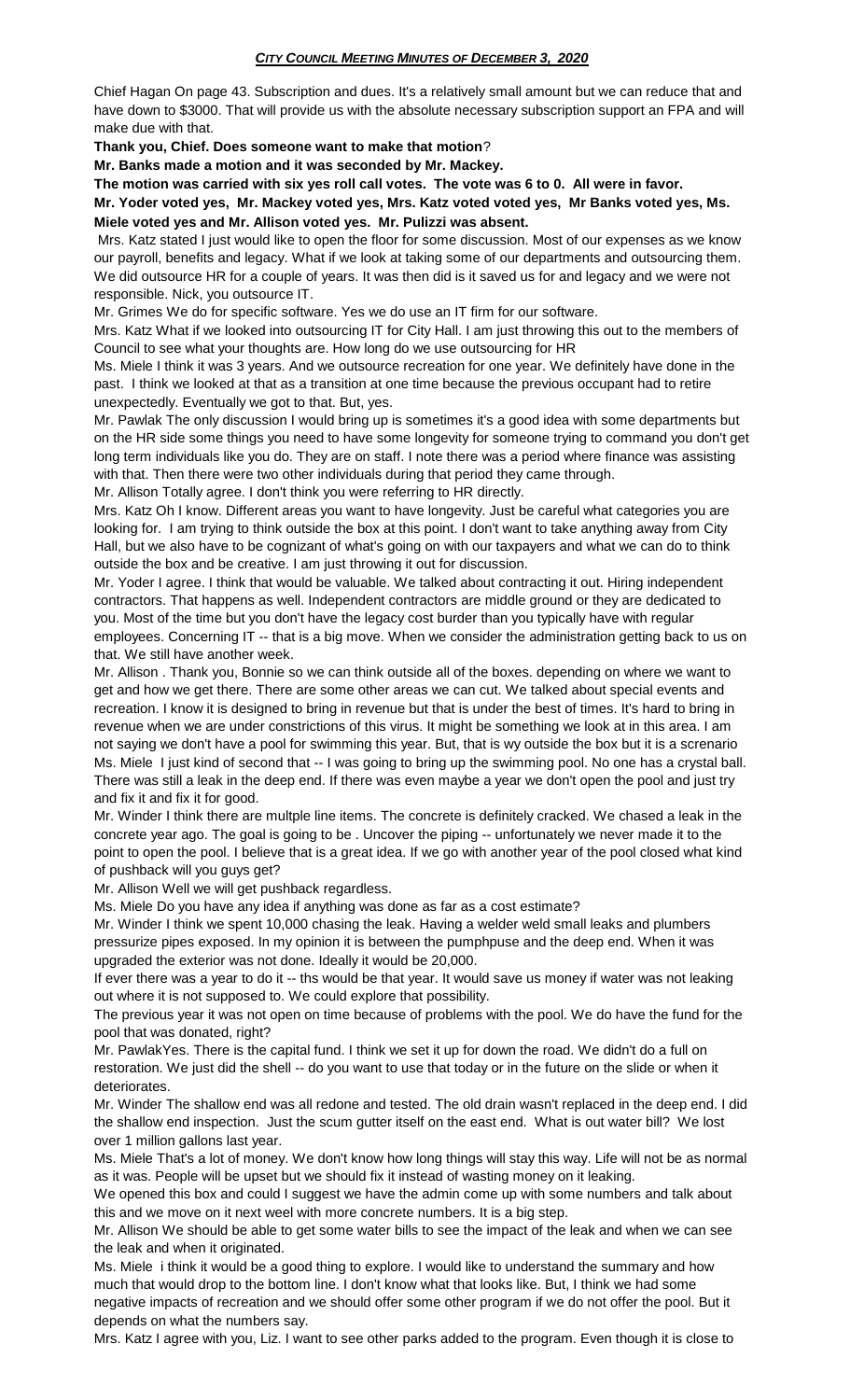# *CITY COUNCIL MEETING MINUTES OF DECEMBER 3, 2020*

the memorial we do need to increase our parks program. If we don't open the pool we need something to benefit the kids. You already have the leak and eventually it will drop all together until it collapses. If you don't do something about it -- That is my biggest fear.

Mr. Allison I think we have a good way forward on this discussion. Let's let admin come back to us with these numbers. We are back to other ideas from this morning. I think we are up to wihtout the balance 778,500 dollars. Is that right?

Ms. Miele stated> I think this is a good start and we need to do more. But I find it to quit while I am ahead. Mr. Allison I am kind of sensing that as well. We need to look at the outsourcing issue on IT and whether there is any other program we may do better without next year. I think it may be best to rest ourself and work on this next week.

Mr. Allison stated One thing is to increase the city clerks salary. That is on page 15. I believe the difference between 1251510 line item the difference between 38496 and 38056 is 3800 dollars. We need to find that. Originally I thought we had more in our training line account. i don't think we will use that this year. I think that is good. We could take that 150 but we need to find another 300 dollars would do it. I was looking in our budget for city clerk there is 500 on page 15 for cc training. That is recert for her notary. I had a conversation and it is not needed until 2022. There is paperwork that has to be filed.

Ms. Miele I say we should take that if it is not needed until 2022.

Mr. Allison stated Or can we take funding from other service and document it. I see we only used 600 -- Mr. Pawlak The lease ran out so it would be not replacing the machine there.

Mr. Allisos asked We would be due to get a new machine?

Mr. Pawlak Or we just keep the machine there. We own the machine now.

Mr. Allison What condition is it in?

Mr. Pawlak We would have to talk to the city clerk.

Mrs. Frank, City Clerk said it is doable.

**Ms. Miele make a motion to move 450 and reduce that but 450 dollars**.

### **Mr. Yoder seconded it.**

Mrs. Katz I would like to have a discussion. She is our empliyee and does so much for everybody. For her to have lost that kind of money is not right. If i have a problem, I always call Janice.

Mr. Allison The workload has exploded for a number of reasons. There is a lot that goes through that office that is not council related. Can we have the vote, please?

**The motion was carried with six yes roll call votes. The vote was 6 to 0. All were in favor. Mr. Yoder voted yes, Mr. Mackey voted yes, Mrs. Katz voted voted yes, Mr Banks voted yes, Ms. Miele voted yes and Mr. Allison voted yes. Mr. Pulizzi was absent.**

Mr. Allison We can go with it passes 6-0. I **will make a motion that we increase line item**] salaries by 450 dollars and relate it by increase.

**Mr. Yoder seconde dit.**.

**The motion was carried with six yes roll call votes. The vote was 6 to 0. All were in favor.**

**Mr. Yoder voted yes, Mr. Mackey voted yes, Mrs. Katz voted voted yes, Mr Banks voted yes, Ms. Miele voted yes and Mr. Allison voted yes. Mr. Pulizzi was absent.**

Mr. Allison Motion passes 6-0. Thank you. Okay is it councils desire to let this go and come back and let the admin check on those couple items? Thank you for letting us work some more on our end. We do need to vote on this tonight. So we can have our second reading next week,

**The motion was carried with four yes roll call votes. The vote was 4 to 2.** 

**Mr. Yoder voted no, Mr. Mackey voted yes, Mrs. Katz voted voted no Mr Banks voted yes, Ms. Miele voted yes and Mr. Allison voted yes. Mr. Pulizzi was absent.**

>

# **Ordinance of the City of Williamsport, County of Lycoming & the Commonwealth of PA fixing the tax rate for all City purposes for the year 2021 (first reading)**

The City Clerk read the ordinance.

Mr. Allison asked for a motion and a second on the ordinance

**Ms. Miele made the motion and it was seconded by Mr. Banks**

I will make the second. we need to move this along or we will schedule another meeting. This has already changed and we made a movement. Do we need to address this tonight?

Mr. Pawlak If you don't change the rate and it stays with a high end balance of -- I don't have that number. Ms. Miele But if we change the rate it will drop down to the position -- I would be open to either. We could reduce it and then find other next week. We have incorporated enough savings the recude the tax by three quarters of a mil. Put it at 17.22 I think it gets approved on the second meeting then you have your final reading. I may not be right but I believe that is correct.

**>> We need a motion to ammend**.

### **Ms. Miele made the motion and it was seconded by Mr. Mackey.**

Ms. Miele stated To be very clear to who might be watching that does not mean it is the final resting place we have eliminated and hope to eliminate further amounts

We do have several ideas. We are not staying stagnant.

Mr. Allison asked for a vote.

**The motion was carried with four yes roll call votes. The vote was 4 to 2. .**

**Mr. Yoder voted no, Mr. Mackey voted yes, Mrs. Katz voted voted no, Mr Banks voted yes, Ms. Miele voted yes and Mr. Allison voted yes. Mr. Pulizzi was absent.**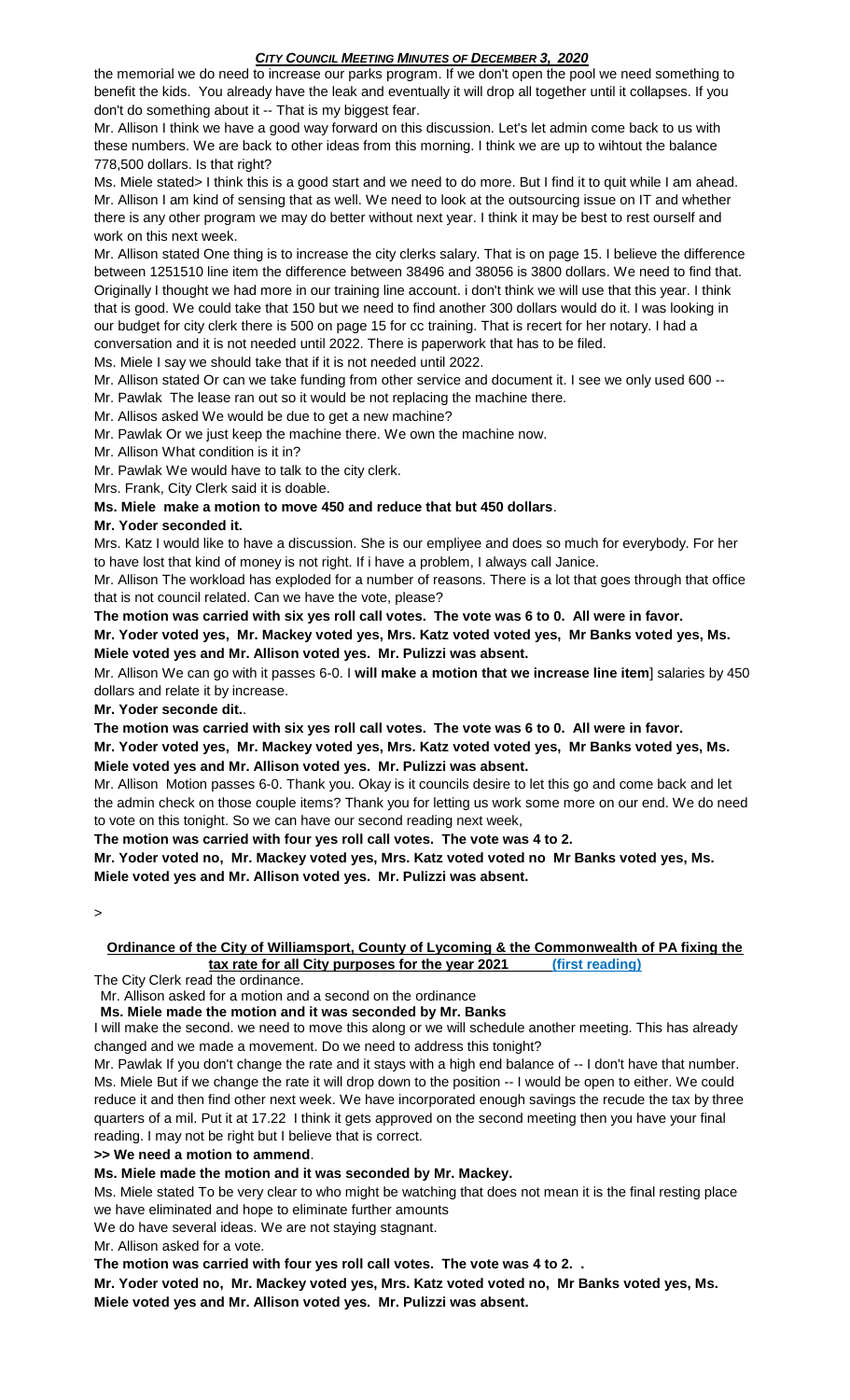#### *CITY COUNCIL MEETING MINUTES OF DECEMBER 3, 2020* **Resolution of the City Council of the City of Williamsport Pennsylvania to Renew Trash Services Contract for City Facilities and Properties**

The City Clerk read the resolution.

Mr. Allison asked for a motion and a second on the ordinance

**Mr. Yoder made the motion and it was seconded by Mrs. Katz.**

Mr. Winder This resolution is to extend our trash one more year. Essentially they reached out to me and expressed. She will current pricing from 2020 to 2021. . After debating it sounds like the best solution. Due to COVID being here rather, we have a recreation program extending into 2021 would be the best option. It was reviewed by finance we did at the not to exceed \$44,900. The big question was did we only pay for trash to be removed and the answer is yes, we don't pay for empty containers just definitely a blessing for the budget. This is passed down with a positive recommendation.

Ms. Miele It went to finance it was passed with a positive recommendation. We really fluctuated between two trash companies over the past two years in terms of trash pickup. We were likely to have a ton of bidders. This time it is probably wiser to go with a company that is familiar with our situation because they have dealt with it. Hopefully things get back to normal and we will expect in 2022 to issue an RFP. The one conversation we did have was the possibility of a single stream recycling, saving us money. We have tried offering cycling events throughout the city and generally speaking, there seems to be a large amount of public education that has to happen before we can successfully recycle at city events, we do recycle city buildings, but people are not kept to the concept of cans. With that said, is potentially something for us to work on in the future, but not an option for cost-saving at this time. I believe that is everything.

 Mr. Allison, Any members of Council wish to comment? I have one question -- the way you raised last year. Since we did not have trash in a way that was almost problematic because of the concept. We are not obligated in any way to pay certain flat minimum fee.

 Mr. Winder We're not necessarily obligated to pay a minimum fee they bid on the amount they think they will haul. Her biggest moneymakerr holidays. They bid on hauling a lot more trash at those events versus what they haul out from streets and parks. The price we pay to have the trash cans emptied is significantly cheaper than what you would pay at your home.

. Mr. Allison asked for a vote.

**The motion was carried with six yes roll call votes. The vote was 6 to 0. All were in favor. Mr. Yoder voted yes, Mr. Mackey voted yes, Mrs. Katz voted voted yes, Mr Banks voted yes, Ms. Miele voted yes and Mr. Allison voted yes. Mr. Pulizzi was absent.**

### **Certificates of Appropriateness HARB**

Item 2. Stonehurst Group

- C/O One Focus Property Management
- 942 West Third Street
- A. Demolish multi bay block & wood garage at the rear of property
- B. Prep and pave for use as parking space
- Item 3 Christ Apostolic Temple Church

436 West Fourth Street

- A. Install 6' high Black aluminum fencing, Franklin Style, along the east property line from rear to front approx. 130'. Include a small section of fence across the front, on West 4th.
- Item 4. Mirabito Brothers Properties

312 Park Street

- A. Remove damaged clapboard.
- B. Install insulation and wall sheeting.
- C. Return with colors and specific replacement material for review. .

Item 5. Mirabito Brothers Properties

910-912 West Third Street

- A. Remove rotted or damaged materials from the two story front porches.
- B. Prepare first & second floor front and side balustrades for repair.
- C. Repair both porch decks using tongue & groove decking to replace any damaged boards. Back prime new boards. Paint deck, gray, similar to existing color.
- D. Remove broken lattice material and Masonite from the apron area and railings. Install tight weave wood lattice properly framed and secured to the porch.
- E. Prepare trim including windows for painting.
- F. Repair stucco with flexible stucco.
- G. Replace any missing gutter and downspouts with  $\frac{1}{2}$  round gutter and round downspouts.
- H. Return to verify railing/spindle style and confirm paint colors.
- Mr. Allison asked for a motion to accept the certificates of appropriateness.

Mr. Allison asked for a vote.

**The certificates were carried with six yes roll call votes. The vote was 6 to 0. All were in favor. Mr. Yoder voted yes, Mr. Mackey voted yes, Mrs. Katz voted voted yes, Mr Banks voted yes, Ms.** 

**Miele voted yes and Mr. Allison voted yes. Mr. Pulizzi was absent.**

Accept for Filing:

Veteran's Memorial Park Minutes 10/5/20 Finance Meeting Minutes 11/17/20 Controller's Report 9/30/20 HARB minutes 11/17/20

Mr. Allison asked for a motion to accept for filing.

**Mr. Yoder made the motion and it was seconded by Mrs. Katz.**

**The minutes were accepted for filing with six yes roll call votes. The vote was 6 to 0. All were in favor.**

**Mr. Yoder voted yes, Mr. Mackey voted yes, Mrs. Katz voted voted yes, Mr Banks voted yes, Ms.**